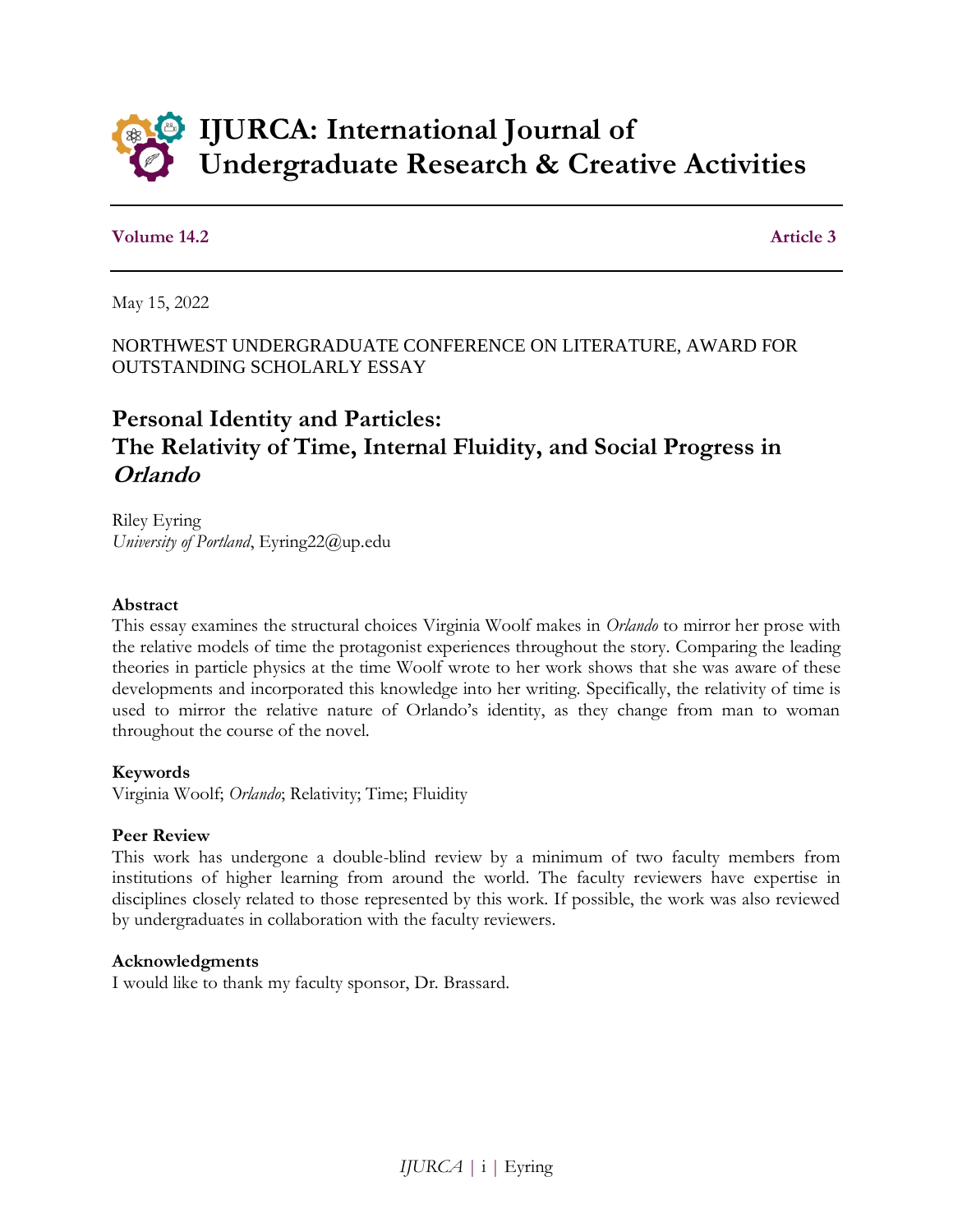Virginia Woolf's *Orlando* is a novel with a lot on its mind—tracking social, political, and internal developments in Orlando's life and society, spanning entire generations and epochs in observance of her semi-immortal protagonist. While it seems a project this ambitious is destined to come up short due to the massive scale, Woolf somehow succeeds through a clever device that that is built into the structure of her writing and aids her message in the novel—namely the compression and elongation of time, stretching out or shrinking back in on itself as needed for this vast narrative structure to work. Through this manipulation of narrative pace she is better able to address the wide array of weighty thematic topics she wishes to explore. The main thematic thrusts of the novel include issues of interiority and identity within her protagonist, and more societal critiques of the periods of British history Orlando lives through. Weeks and years melt away into the background when Orlando's interiority is the main focus—when they are working on their piece "The Oak Tree," or speeding through the Victorian era to the 1900s for example. Inversely, Woolf elongates and foregrounds the historical events when she wishes to make a larger societal critique in sections such as Orlando's ambassadorship and transformation in Constantinople and their run-ins with various famous writers in the Elizabethan era. Just as Orlando's identity and the recorded history Woolf presents are relative, so too is Woolf's use of time as a narrative device. In order to capture the multitudes inside her character, and the many shifting realities of their surrounding society, Woolf uses time as both a subjective and objective device within the narrative—two models of time that contradict each other, but also both contain truth.

There is fresh insight to be gained analyzing Woolf's use of time through a hard-science lens in order to get a better sense of the thematic content Woolf is exploring in this novel. This is a perfect example of the thematic content and structure of the novel aligning to enrich the messages Woolf is trying to drive home. There is a natural correlation between the relative way time is utilized to structure the novel and the topics Woolf explores, namely internal fluidity in identity and social progress, and how these two things, like time, contradict each other and coincide in equal measure. Upon researching the issue of time's relativity in Woolf's work, it was surprising to see that even physicists of the time had written on this issue. This is not a case of independent, parallel thinking—it is on record that "Woolf and Lawrence both read about the developments associated with the new physics, and both seem to have assimilated into their literary works certain ideas from their reading" (Crossland 8). This narrative device was not formed in the microcosm of working on the individual novel *Orlando,* but rather is a product of Woolf's other interests seeping into her prose work. This genuine interest in the sciences means the methods by which she writes *Orlando* are similar to those of a scientist experimenting—acknowledging at any given point the current truth of Orlando's interiority, but also leaving room for further discovery and multitudes of other simultaneous truths within the character. Woolf uses time in *Orlando* as "solid," linear in the way we normally experience time, and "shifting," where she elongates and compresses it to suit her narrative goals. Through a more scientific lens, physicist Louis de Broglie would classify this dual relationship of the "solid" and the "shifting" as the "particle" and the "wave." They exist simultaneously, but are impossible to witness at the same time—a seemingly contradictory relationship. This recognition of of fluidity was occurring within the scientific community during the same period in which Woolf wrote *Orlando.*

In 1927, a year before Woolf published *Orlando,* the principle of complementarity was proposed by Niehls Bohr. This was an attempt to reconcile two apparently contradictory theories of how light works—particularly regarding light waves and light particles. Both definitively exist, but cannot be viewed at the same time, which puzzled scientists at the time who had not yet dealt with this kind of necessary contradiction. This set a scientific precedent for a similar observation Woolf

*IJURCA* | 1| Eyring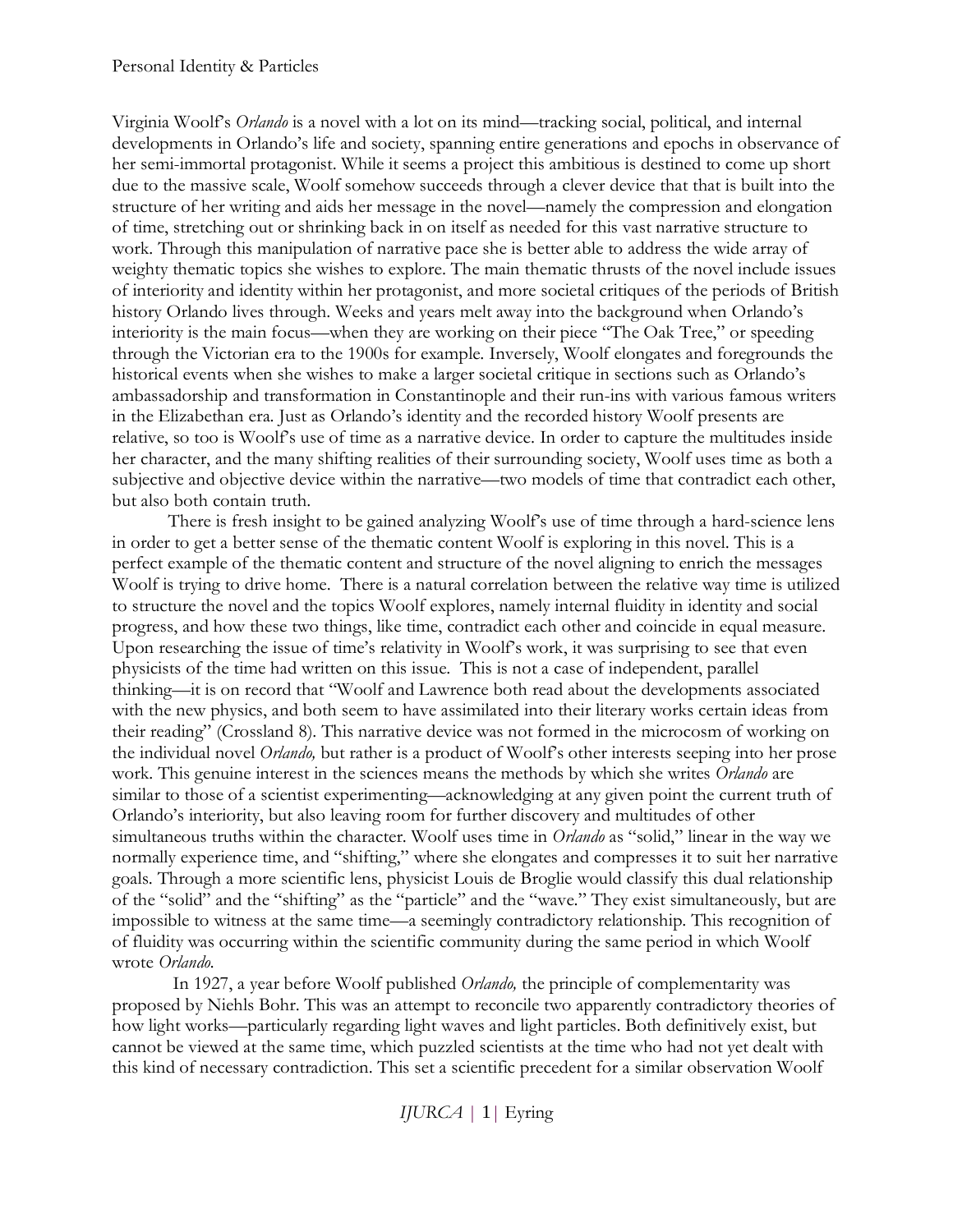makes in a 1929 diary just two years later: "I am haunted by the two contradictions. This has gone on for ever: will last for ever; goes down to the bottom of the world—this moment I stand on. Also it is transitory, flying, diaphanous" (Crossland 45). In this passage, Woolf engages with the concepts of duality and coexisting contradictory ideas in parallel fashion to Bohr's principle of complementarity, which was established around the time she wrote *Orlando—*a novel very much about the contradictory nature and fluidity of identity and society. While the principle was formed to acknowledge multiple truths in wave-particle duality, Woolf takes a similar model and uses it to acknowledge and explore the multitudes inside her protagonist Orlando. She makes this literal through Orlando's mystical change from a man to a woman to portray that in different spatial and internal contexts, humans evolve into very different people throughout their lives. We are fluid creatures and by playing with time as a device, Woolf adds a structural aspect to the novel to further drive this point home—Orlando and the society he/she inhabits are fluid, and so too is their conception of time that carries them along through life. This portrayal of Orlando in the novel is very similar to the principle of complementarity: "both waves and particles exist within all matter and radiation, just as both man and woman exist within Orlando, but only one incarnation can be seen at any particular moment" (Crossland 51).

The specific ways within the text that Woolf utilizes this conception of relativity and time show the extent to which this modern science was influencing her fiction. One of the richest examples of Woolf using time as a narrative device is Orlando's tenure as ambassador in Constantinople; she first prolongs time to focus on a detailed satirical attack of British imperialism, and then rapidly speeds up during Orlando's slumber and transformation into a woman commence. The satire begins with Orlando's motivation for departing Britain for the embassy in the first place. Instead of having any noble intentions towards moral diplomacy, he is simply uncomfortable with the unwanted advances of Archduchess Harriet and makes arrangements to leave, securing a cushy position as ambassador in the British embassy. Woolf prolongs the timeline here to deliver a lengthy satirical critique of British Imperialism. Though Orlando is a progressive character in some ways chiefly the fluidity of their identity and sex—their failure to turn a critical eye to their own imperialist tendencies is a major flaw. This is a flaw Woolf telegraphs from the beginning of the story, opening with Orlando attacking the disembodied Moor's head, unaware of how insensitive this act is. Once Orlando arrives, Woolf gives the impression that there is very little substantive work being done at all: "Orlando was kept busy, what with his wax and seals, his various colored ribbons which had to be diversely attached, his engrossing of titles and making of flourishes round capital letters" (Woolf 122). Most of his concerns are aesthetic, a shallow performance of the actual task of diplomacy. Days drone on spent on petty concerns rather than true work. The promotion of Orlando to Dukedom by King Charles for their job performance is a sort of punchline for Woolf, capping off this protracting sequence of meaningless aesthetic chores with a prestigious promotion. The ensuing party thrown in celebration continues this priority of the embassy's emphasis on aesthetic over functioning governance; General Brigge's comically over-the-top firework display is an unnecessary show of power and dominance that leaves the native citizens of the cities unsettled and disturbed. This entire sequence is told in fragments of perspective, an example of Woolf applying complementarity to a kaleidoscope of perspectives instead of time in this instance. Because this is an event witnessed by many, sampling many perspectives to get at the many truths of the night is more effective for this scene than the more internal complementarity of time she uses later in the transformation scene.

The transition from this elongated satire to Orlando's transformation scene shows just how often, jarringly so at first, Woolf manipulates time as a fictional device. After pages upon pages of

*IJURCA* | 2| Eyring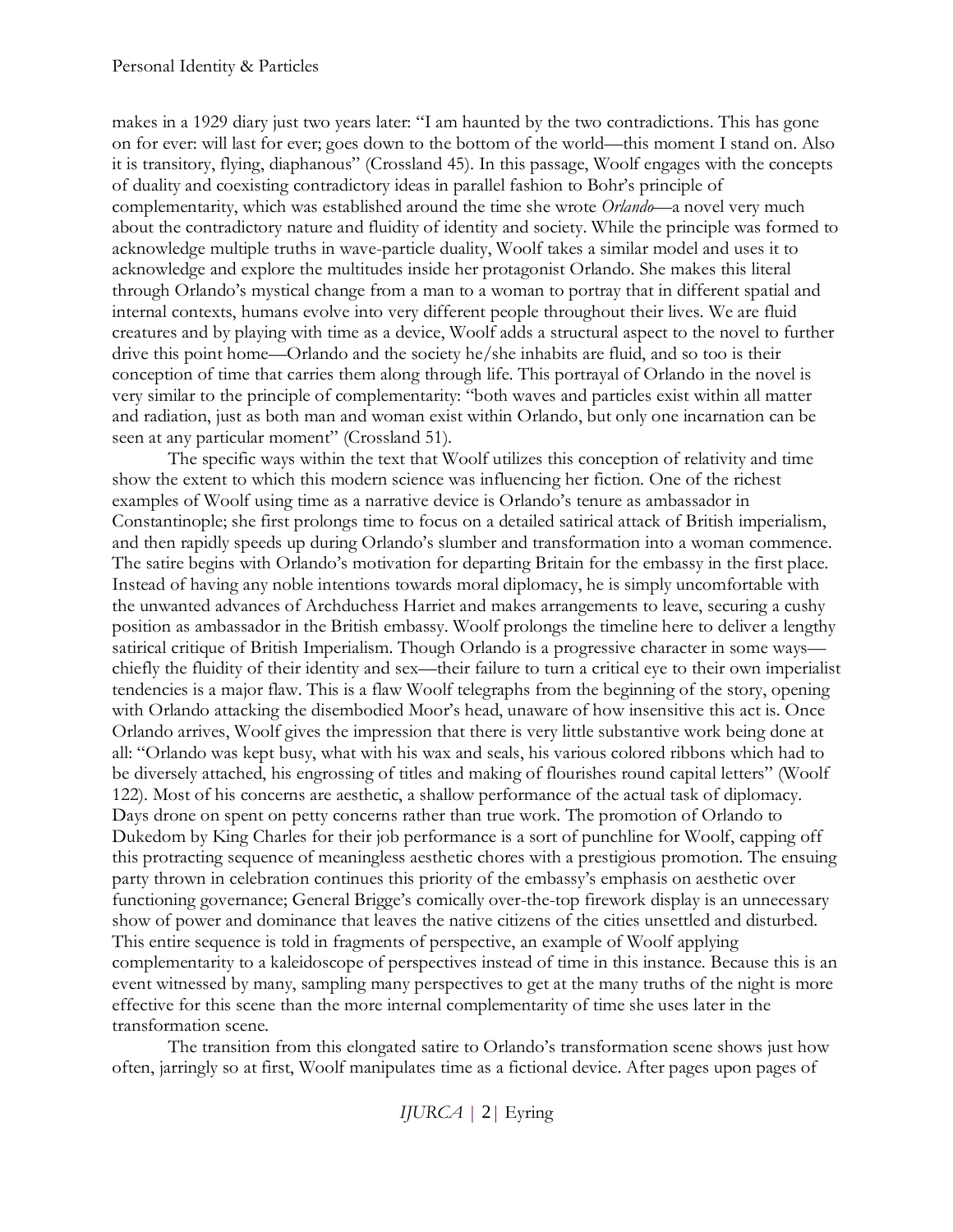dry satire, elaborating greatly on small details such as ribbons and wax seals, suddenly Orlando falls into a slumber and an entire coup by the Turks occurs within a few sentences. The jarring change from elongated exterior objective time, to internal subjective time as Orlando slumbers and is transformed is an attempt to address multiple truths at once. Firstly, a satire of the ridiculousness of imperialism, and then an interior transformation—making literal the gender fluidity Orlando feels within themselves. Like wave-particle duality and the principle of complementarity "we must accept that both waves and particles are there at all times, but we must also acknowledge that only one can be seen, shown, or expressed at any one moment—the two are complementary *and* mutually exclusive" (Crossland 52). In this section, the seven-day slumber Orlando undergoes during the transformation drastically, though briefly accelerates the pace of the novel—the fluidity of time directly coinciding with the moment Orlando's implied gender fluidity manifests physically. Woolf is breaking down temporal barriers at the same time barriers of identity are being broken in Orlando. In striking juxtaposition to the preceding, elongated section, The Young Turks overthrow the government and pillage the Constantinople embassy Orlando presides over in a matter of one sentence: "The Turks rose against the Sultan, set fire to the town, and put every foreigner they could find either to the sword or to the bastinado" (Woolf 133). This is a striking use of form as function—using what initially might be perceived as a narrative device to keep the pace of the story at a good clip to mirror the interiority of the protagonist. Whereas the party scene prior to Orlando's slumber is prolonged and detailed—a satirical takedown of British imperialism in many aspects—the events of the outside world during the slumber itself, though very significant, are granted barely any time as the focus of Woolf's pen turns back towards Orlando.

Time once again is used as a tool to help explore all of the truths of Orlando's interiority in the Elizabethan section of the novel. This section is focused on the development of Orlando as a writer, and later on their run-ins with the great writers of this era. Development of "The Oak Tree" actually begins before the transformation—a piece of work that spans most of Orlando's adult life, both as a man and later as a woman. It is representative of the multitudes within that Woolf is exploring. Each time Orlando returns to rework the piece their approach is different—beginning it as a young man with prose full of showy, masculine energy and concluding in a less sophomoric, blunt and beautiful fashion as an older woman. This poem is fundamental to the character as a creative reflection of their interior state throughout the novel, but also is a good of example of Woolf's motivations for when she manipulates the timeline. The switch from the subjective time of Orlando retreating to nature to work on their writing, and the more external, objective sense of time when Orlando reenters society to commiserate with canonized figures is in this case a narrative necessity. Woolf puts aside time for Orlando to develop internally as the years rapidly accelerate in the outside world, then pulls them back into reality when she wishes to make a societal point on a new era.

Orlando's first run in with a figure of the London literary sphere occurs before his ambassadorship, when he invites poet and critic Nick Greene to his palatial estate in hopes he will agree to read "The Oak Tree," and give his thoughts. While Greene is not in the established literary canon Woolf questions, his opinion seems to mean a lot to Orlando. He is crushed when Green writes a thinly veiled satire of his person and his literary work with "no one could doubt that the young Lord who was roasted was Orlando; his most private sayings and doings, his enthusiasms and follies, down to the very color of his hair" (Woolf 95). After this scathing critique Orlando is somewhat humbled and retreats into nature and his mind. This period in which Orlando spends time in nature—reading, writing and attempting to improve—is another instance in which Woolf accelerates time. Orlando retreats inward to reflect and write as the years go by startlingly quickly.

*IJURCA* | 3| Eyring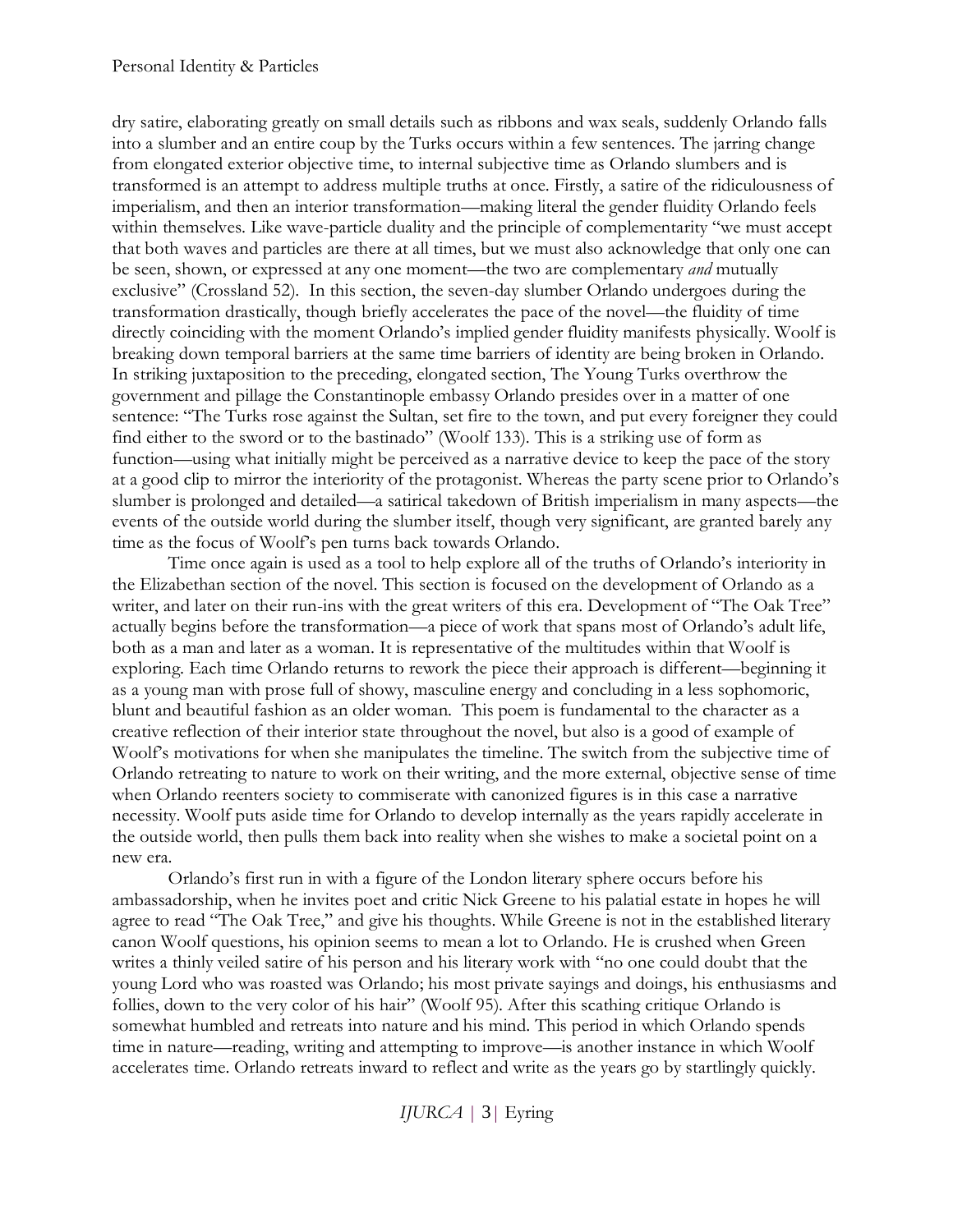Woolf interjects to explore time's subjectivity for Orlando in this state— "An hour, once it lodges in the queer element of the human spirit, may be stretched to fifty or a hundred times its clock length" (Woolf 98). This is an acknowledgment that her device is rooted in complementarity; she is telling the reader she is aware of the jarring nature of the device she is utilizing to address as many interior and exterior truths as she wishes. She further elaborates "on the other hand, an hour may be accurately represented on the timepiece of the mind by one second (Woolf 98). For the first time she lays out the contradiction at the center of this device she has constructed the novel around—the competing models of subjective and objective time—plainly and clearly.

After the transformation and ambassadorship a newly female Orlando returns to Britain to an estate in shambles, and immerses herself in the vibrant literary sphere of London in the Elizabethan era. Part of Woolf's project with this novel is to re-contextualize the male-driven literary canon of the time— she felt that critics unfairly panned women writers for not capturing the "spirit of the age," while men were extended more courtesy and opportunities. With this in mind, Woolf takes the opportunity to make fun of some of these canonized authors, punching up humorously through the eyes of a now female Orlando navigating these circles. Woolf believed that in order to revise the canon to include a breadth of female writers we collectively need to "'rewrite history' by seeking out figures neglected by conventional (patriarchal) histories in order to trace a female tradition" (De Gay 62). Woolf never completed her history in non-fiction form, but *Orlando* is in many ways an attempt to complete this project in fiction, affording her more creative license than if she had adhered to strict fact. This is another point at which Woolf's use of time facilitates another topic she is interested in addressing—another elongated sequence in which Orlando participates in the surrounding world and Woolf slyly critiques it. Even after their traumatic run in with Nick Greene, Orlando is still fixated on the literary figures of the period—"Addison, Dryden, and Pope had chimed in her head like an incantation ever since" (Woolf 197). Woolf's manipulation of time is essential for this project; in order to cover this period of the literary canon, her protagonist needs to exist in many epochs in order to be the muse for Woolf's observations on each.

The introduction of Alexander Pope is at once respectful of his reputation as a generational wit, yet also pokes fun at him with glee. Woolf's goal here is not to deny Pope's talent, but to humanize him, showing a person who had flaws and struggles. The canon makes these old writers into "Great Men," often at the exclusion of other groups, and tends to look at their lives in a vacuum only considering their work. This is a shoddy process of deification that Woolf makes fun of in her portrayal of Pope. Woolf is not so much critiquing Pope himself, as the culture of literary critics and biographers that tend to glorify, even when a writer's flawed self tends to manifest obviously in their work. Woolf's piercingly honest observations of her version of Pope make these flaws clear. One that stands out in terms of humanizing the man is "we know as if we heard him how Mr. Pope's tongue flickered like a lizard's, how his eyes flashed, how his hand trembled, how he lived, how he lied, how he suffered" (Woolf 208). This is to show that great works of art do not come only from this patriarchal model, but rather the ineffable things that make us human—the interior elements of suffering and happiness that we all share. Woolf does not reject the opportunity for a few pot shots at Pope though. Orlando's "perspective is often used to cut them down to size: quite literally so, in the case of Pope, who is described as a 'little gentleman', and rendered silent" (De Gay 64). Part of the reason this entire sequence lands with impact is because of Woolf allowing a more objective sense of time to reign over Orlando's subjective perspective. Not only does this allow her satire and critique room to breathe, as she crafts a more accurate portrait of figures like Pope, but it also serves to make Orlando's subsequent acceleration through the Victorian age feel all the more jarring and surreal.

*IJURCA* | 4| Eyring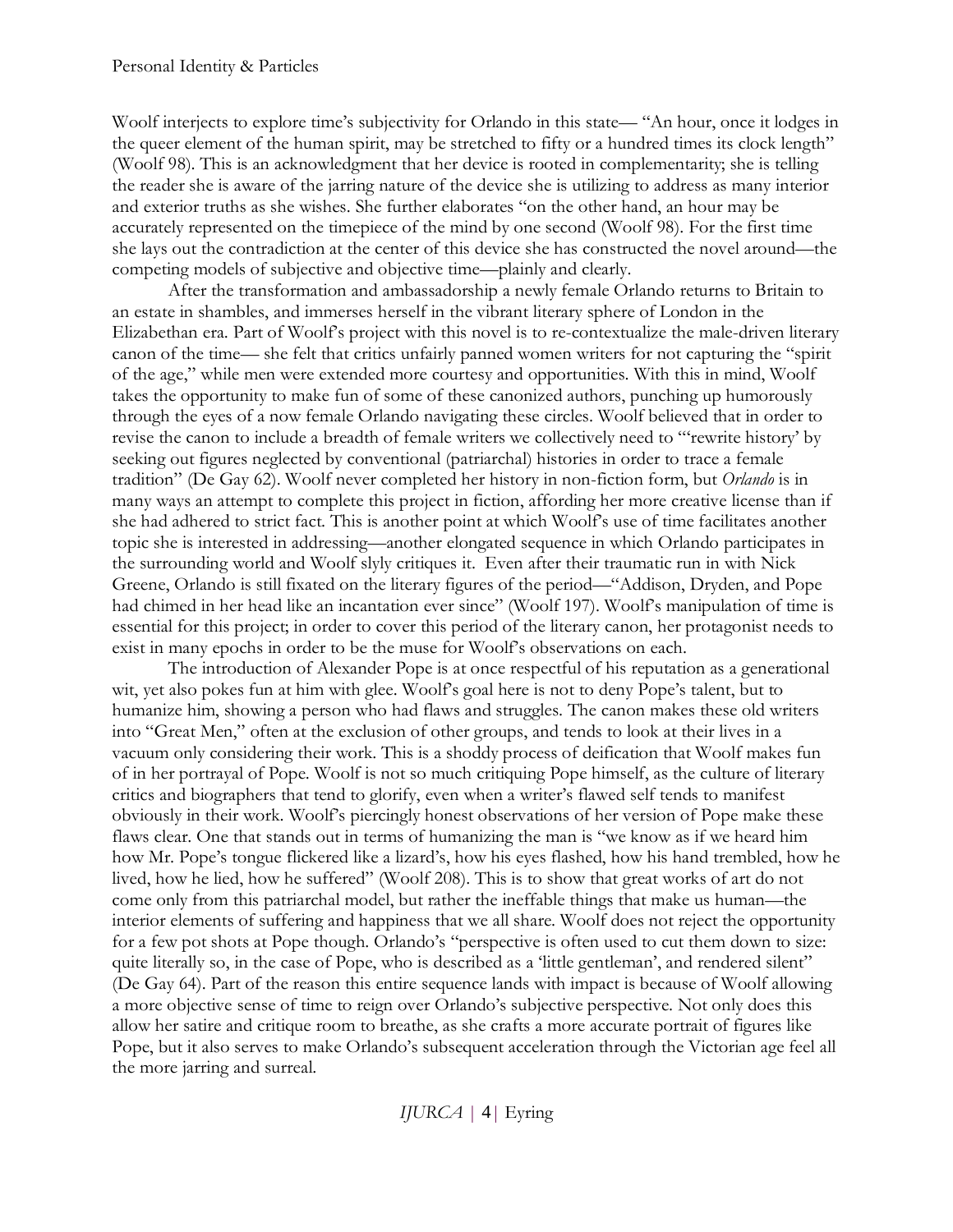#### Personal Identity & Particles

The Victorian section of the novel—in which Orlando addresses their grievances with new cultural trends and gives in to the spirit of the age to marry Shelmerdine—serves as a capstone of Woolf's interests in this novel. This is once again a section of perfect juxtaposition, beginning more objectively as Orlando laments the social trends of the Victorian age, though her marriage to Shelmerdine is in a way their succumbing to the "spirit of the age" Woolf is so very skeptical of. This section begins with a massive cloud hanging over Britain, the permanent shadow indicating Woolf's tepid attitude toward the onset of a more regressive and smothering era. The vibrant social scene Orlando engaged with in the Elizabethan era is smothered, while "The sexes drew further and further apart, no open conversation was tolerated. Evasions and concealments were sedulously practiced on both sides" (Woolf 229). It is in these conditions that Orlando's opus "The Oak Tree" is finally finished, centuries after Orlando began its writing. Orlando reflects on the piece, realizing that though they have undergone vast internal and physical change over their centuries-long lifespan, inside they are essentially the same person. Time has matured Orlando, but "through all these changes she had remained, she reflected, fundamentally the same. She had the same brooding meditative temper, the same love of animals and nature, the same passion for the country and the seasons" (Woolf 237). It is only upon this realization that Orlando is able to finally finish the poem—a realization that all of their past selves still are within and that the "self" is fluid and evermorphing. Woolf has spent much of the novel breaking down constructed barriers in favor of complementarity and fluidity—whether barrier of time, personal identity, or surrounding sociopolitical forces—and Orlando is only able to finish the poem when they realize this applies to their work as well. "The Oak Tree" is not meant to be a perfect snapshot of Orlando's final self, but a reflection of the multitudes of selves they carry within. As this creative spirit takes over Orlando, she is also possessed by the spirit of the age in unprecedented fashion as her ring finger begins to violently tremble, and Orlando decides they need to finally find a husband.

Orlando's courtship and engagement to Shelmerdine reads like a sly joke on Woolf's part acknowledgement of how bizarre her use of time could seem to a reader more accustomed to classical literature techniques. It is also a subtle satire of the power of such a repressive age to make even the most unique individuals fall in line to a degree. This issue of marriage seems to persuade Orlando now more than ever as she writes, "But all this agitation seemed at length to concentrate in her hands; and then in one hand; and then in one finger of that hand" (Woolf 239). When Orlando decides finally to find a husband, it proves a more difficult challenge than expected. It is only when they find another similarly androgynous man, whose interiority also exists in a state of complementarity, that Orlando finds a suitable partner in Shel. The way in which they meet is also notable. Accepting that she may be doomed to never marrying, Orlando wanders into nature for solace and breaks her ankle. Shel passes on a horse and helps her. At breakfast the next morning "they had guessed, as always happens between lovers, everything of any importance about each other in two seconds at the utmost" (Woolf 251). The quickness of this is fascinating. Though Orlando gives in to the spirit of the Victorian era by getting married, they are quite an atypical couple for the time and non-conforming in a key way. Both exist in a state of androgyny, their personal identities outside of the binary understanding of gender most people held at the time. They see through appearances and immediately recognize the fluid aspects of each other's identities with "You're a woman, Shel!' she cried. 'You're a man, Orlando!' he cried" (Woolf 252). While society only recognizes them each as their biological sex, they see each other's true gender-fluid nature. The detail that the two fell for each other in approximately two seconds is very intentional, and a tip off that their romance is intrinsically tied to what Woolf is getting at through her use of time. Just as Woolf has broken down the barriers of time to tell this story, Shel and Orlando have broken down

*IJURCA* | 5| Eyring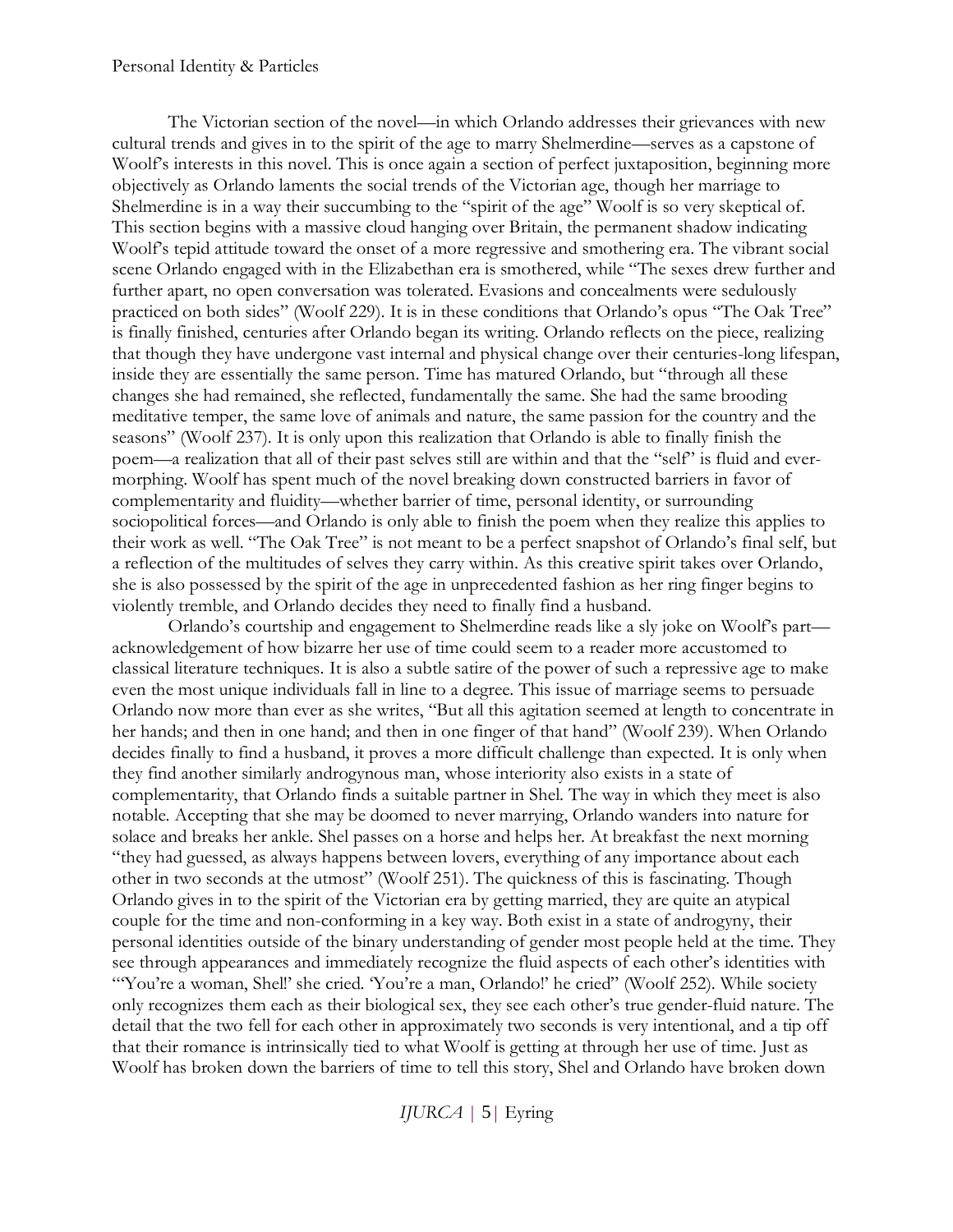the barriers of gender as a couple. This is another structural parallel to the content of the novel. Woolf is not content merely to explain this rejection of binaries—both of subjective/objective time and of gender— she shows it to the reader as well to further her points.

As the novel ends, Orlando's journey through time is complete. The last sentence is a bit on the nose with clock symbolism, reading "the twelfth stroke of midnight sounded; the twelfth stroke of midnight, Thursday, the eleventh of October, Nineteen Hundred and Twenty-eight" (Woolf 329). The scholar James O'Sullivan analyzes this use of the clock as symbol in this last passage. Sullivan also notices Woolf's dual conception of time in the book, elaborating that "Woolf's awareness of time as both an objective and subjective measure is made apparent through her use of the clock" (Sullivan 42). I agree with him on this, but strongly disagree with his conclusion that Woolf believes "subjective time transcends its objective counterpart" (Sullivan 42). There is much evidence within the text of Woolf exiting the subjective perspective of Orlando's interiority and using a more objective timeline to critique the society of a specific era. One does not surpass the other; rather they both manifest at different points and provide a fuller picture of Orlando's fluid identity and the identity of society. To claim one has more importance than the other is to dispute the whole point of the novel. Most everything in life—identity, social progress, even our own perceptions—is fluid. Accepting that we contain contradiction is imperative to living a fulfilling life. Woolf was trying to create a timeless story by using this structure. Modeling her use of time after Niehls Bohr's principle of complementarity opens up the rest of book's thematic content to be read through this lens. In inviting and encouraging contradiction through this structural choice, Woolf makes her novel open to endless interpretation; each reader is able to project issues of their day onto the contents of the story. Multiple reads can be true, even if they contradict somewhat through this model—a fitting ambiguity for such a complex and evolving protagonist and story.